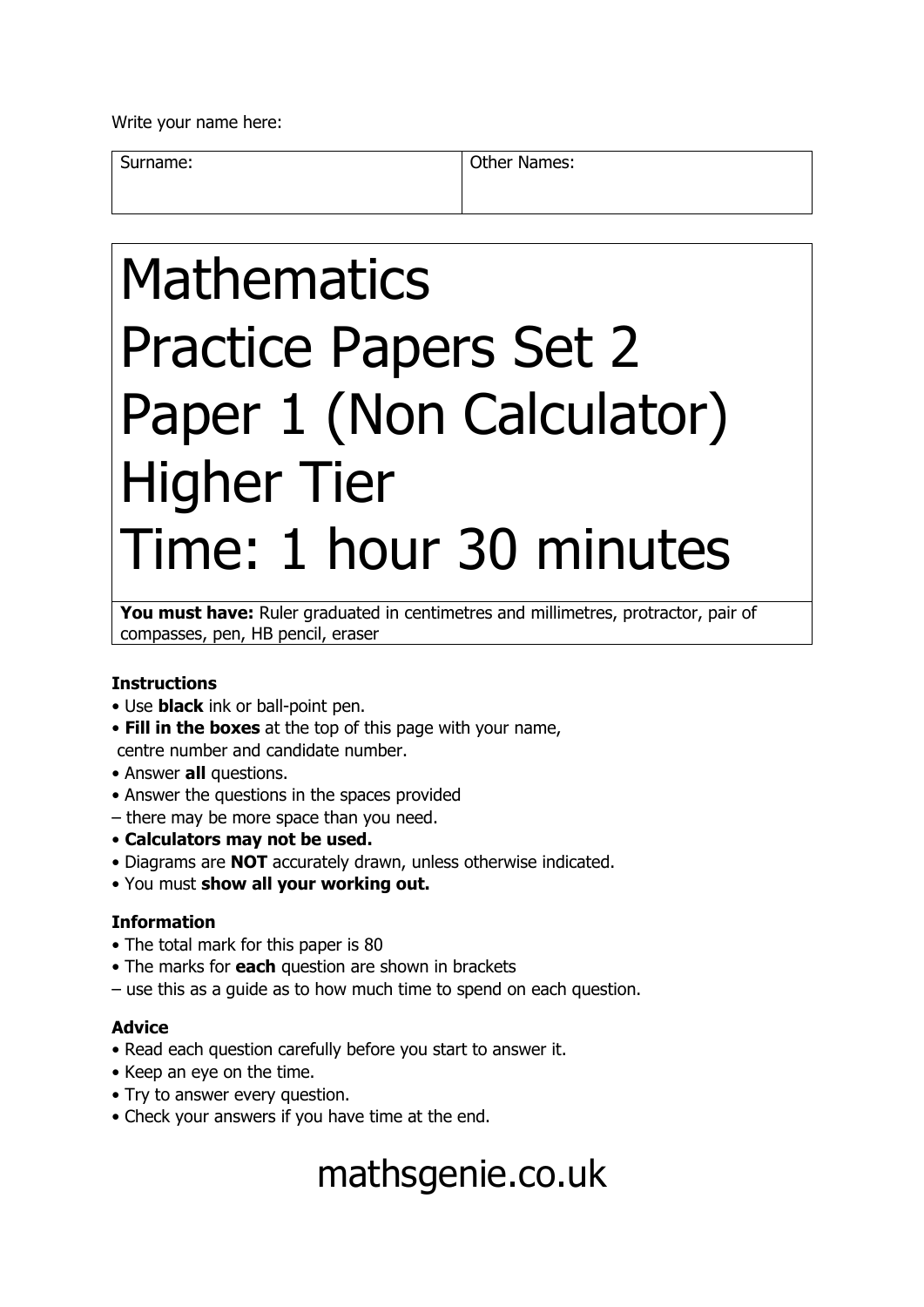**1** The diagram shows the floor of a village hall.



The caretaker needs to polish the floor.

One tin of polish normally costs £19 One tin of polish covers  $12 \text{ m}^2$  of floor.

There is a discount of 30% off the cost of the polish.

The caretaker has £130

Has the caretaker got enough money to buy the polish for the floor? You must show all your working.

**(Total for Question 1 is 5 marks)**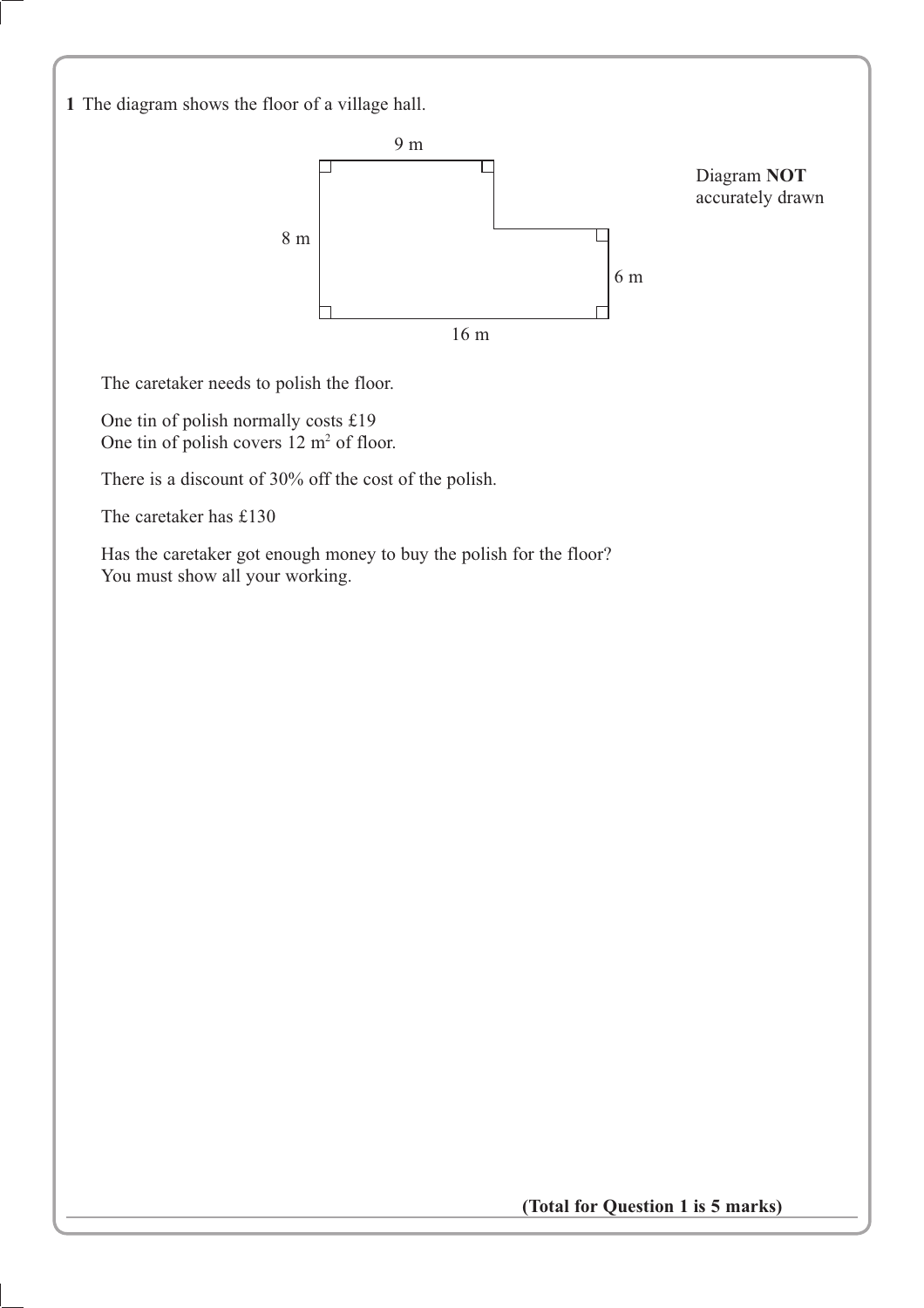**2** Each day a company posts some small letters and some large letters.

The company posts all the letters by first class post.

The tables show information about the cost of sending a small letter by first class post and the cost of sending a large letter by first class post.

#### **Small Letter**

| Weight    | <b>First Class Post</b> | Weight    | <b>First Class</b> |
|-----------|-------------------------|-----------|--------------------|
| $0-100 g$ | 60p                     | $0-100$ g | £1.00              |
|           |                         |           |                    |

|          |                         |               | <b>Large Letter</b>     |
|----------|-------------------------|---------------|-------------------------|
| Weight   | <b>First Class Post</b> | Weight        | <b>First Class Post</b> |
| $-100 g$ | 60p                     | $0-100$ g     | £1.00                   |
|          |                         | $101 - 250$ g | £1.50                   |
|          |                         | $251 - 500$ g | £1.70                   |
|          |                         | $501 - 750$ g | £2.50                   |

One day the company wants to post 200 letters.

The ratio of the number of small letters to the number of large letters is 3:2

70% of the large letters weigh 0–100 g.

The rest of the large letters weigh 101–250 g.

Work out the total cost of posting the 200 letters by first class post.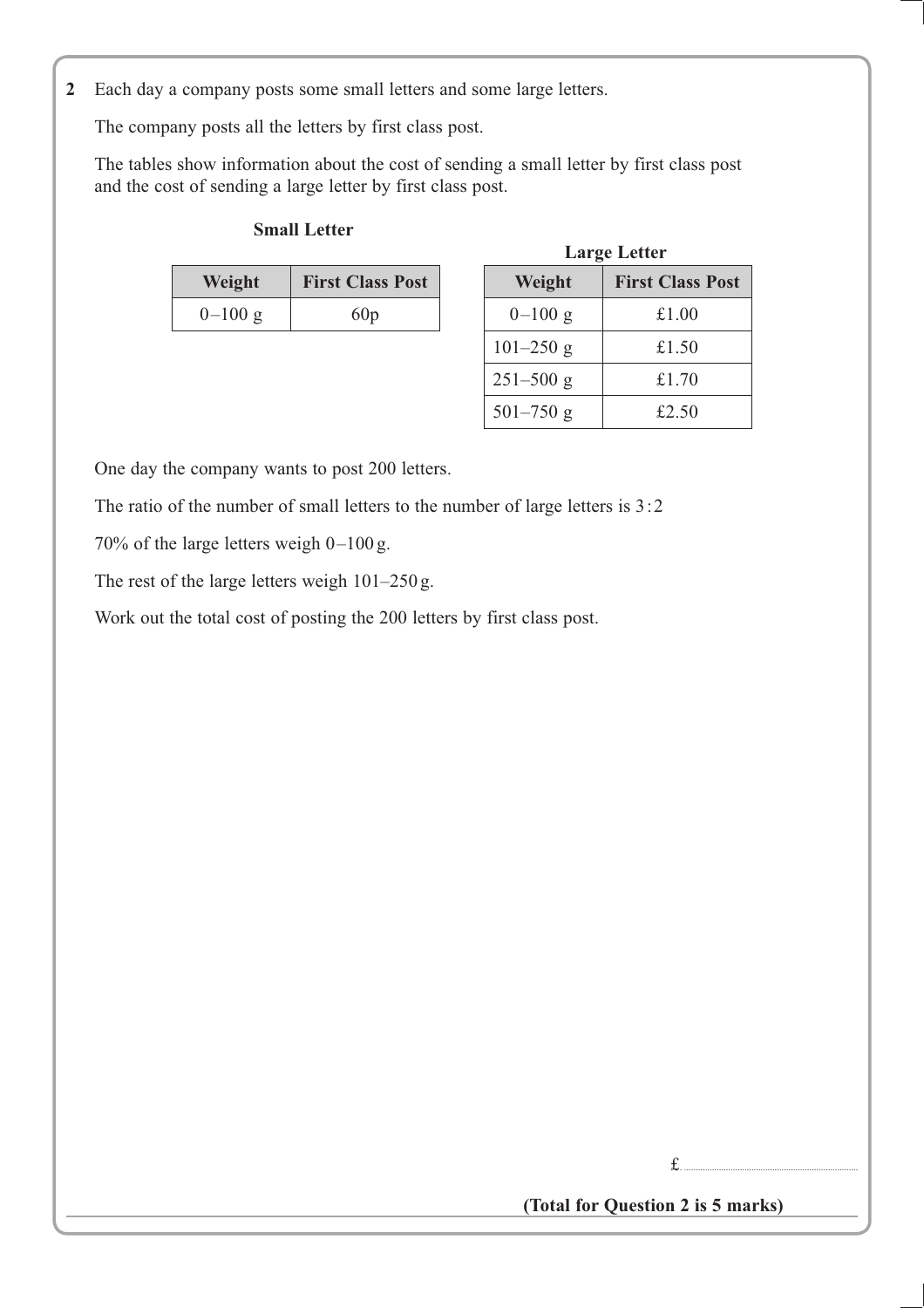| At the end of 10 games, their mean score is 35 points per game.               |          |
|-------------------------------------------------------------------------------|----------|
| At the end of 11 games, their mean score has gone down to 33 points per game. |          |
| How many points did the team score in the 11th game?                          |          |
|                                                                               |          |
|                                                                               |          |
|                                                                               |          |
|                                                                               |          |
|                                                                               |          |
|                                                                               |          |
|                                                                               |          |
|                                                                               |          |
| (Total for Question 3 is 3 marks)                                             |          |
| 4 (a) Write down the exact value of sin (60)                                  |          |
|                                                                               |          |
|                                                                               | $(\bot)$ |
| (b) Write down the exact value of tan (45)                                    |          |
|                                                                               |          |
|                                                                               |          |
|                                                                               |          |
|                                                                               | ( L )    |
| (c) Calculate $9 \times 10^4 \times 3 \times 10^3$                            |          |
| Give your answer in standard form.                                            |          |
|                                                                               |          |
|                                                                               |          |
|                                                                               | (2)      |
| (Total for Question 4 is 4 marks)                                             |          |
|                                                                               |          |
|                                                                               |          |
|                                                                               |          |
|                                                                               |          |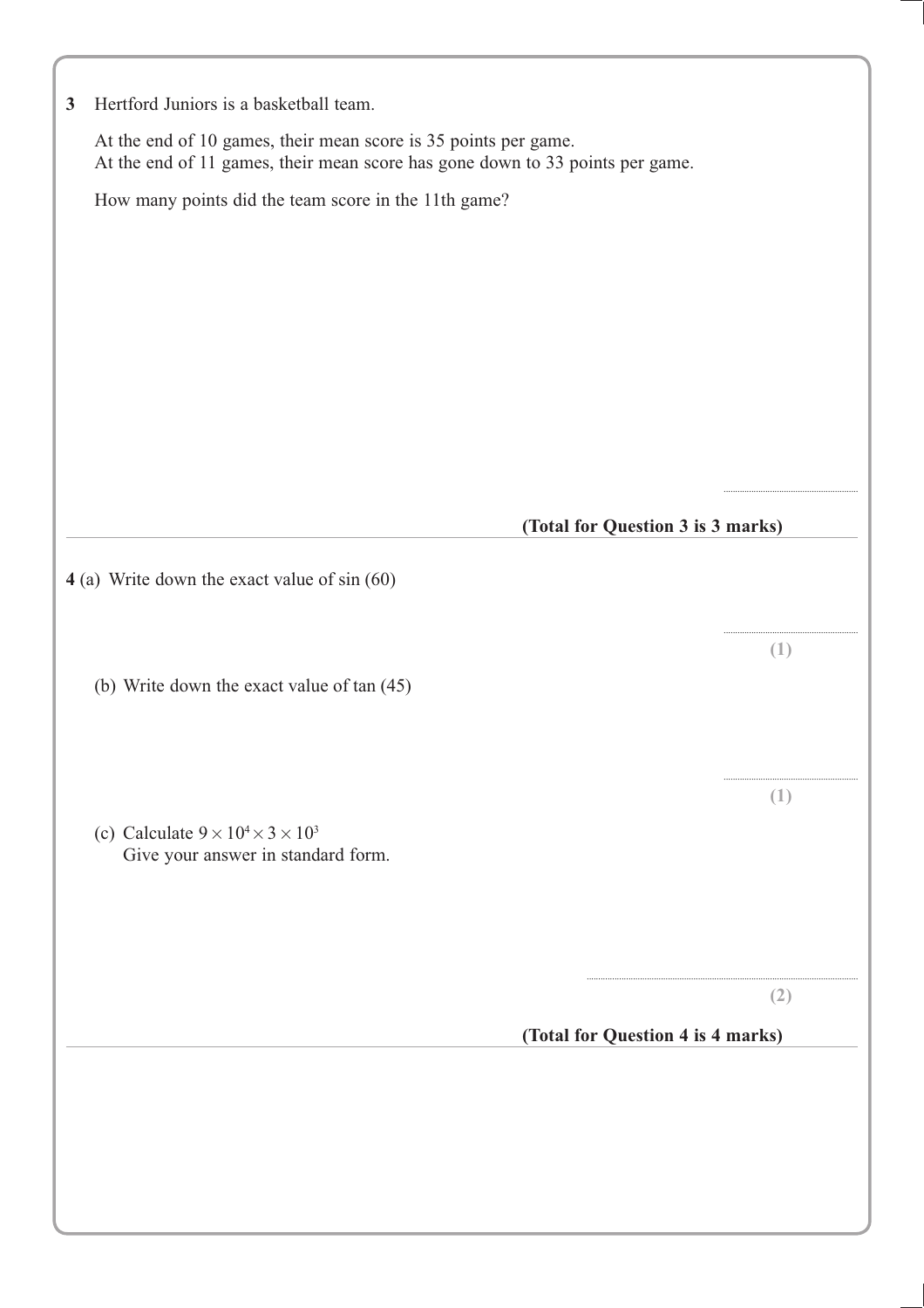**5** Solve the simultaneous equations

 $3x + 4y = 5$  $2x - 3y = 9$ 

*x* = . .........................................................

*y* = . .........................................................

**(Total for Question 5 is 4 marks)**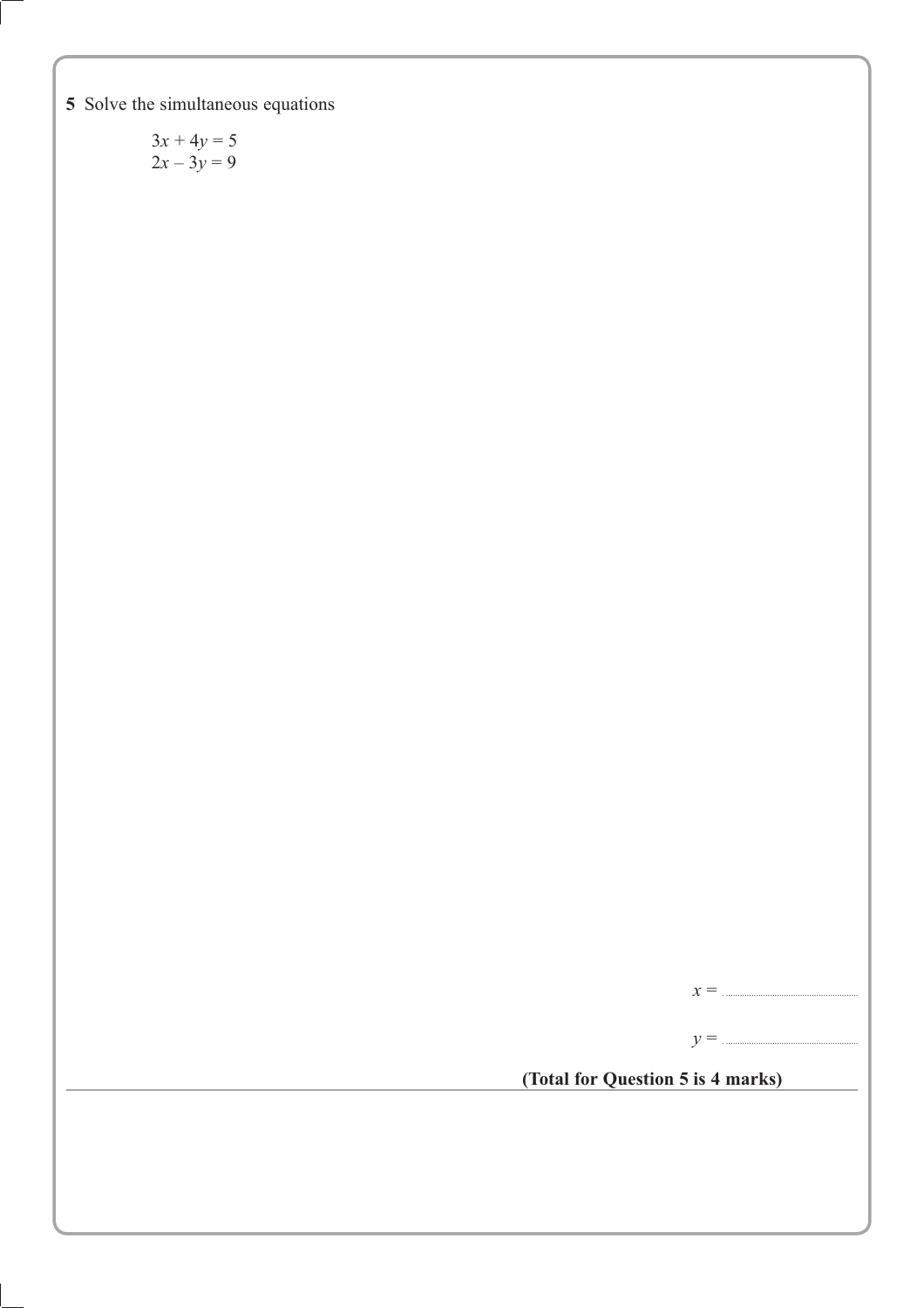**6** This is a list of ingredients for making chicken soup for 4 people.

| butter        |
|---------------|
|               |
| chicken       |
| cream         |
| onion         |
| chicken stock |
|               |

Bill is going to make chicken soup for 6 people.

Work out the amount of each ingredient he needs.

|  | er<br>nu |  |
|--|----------|--|
|  |          |  |

.......................................................... g chicken

| . | ml cream |  |
|---|----------|--|
|   |          |  |

.......................................................... onion

.......................................................... m chicken stock

**(Total for Question 6 is 3 marks)**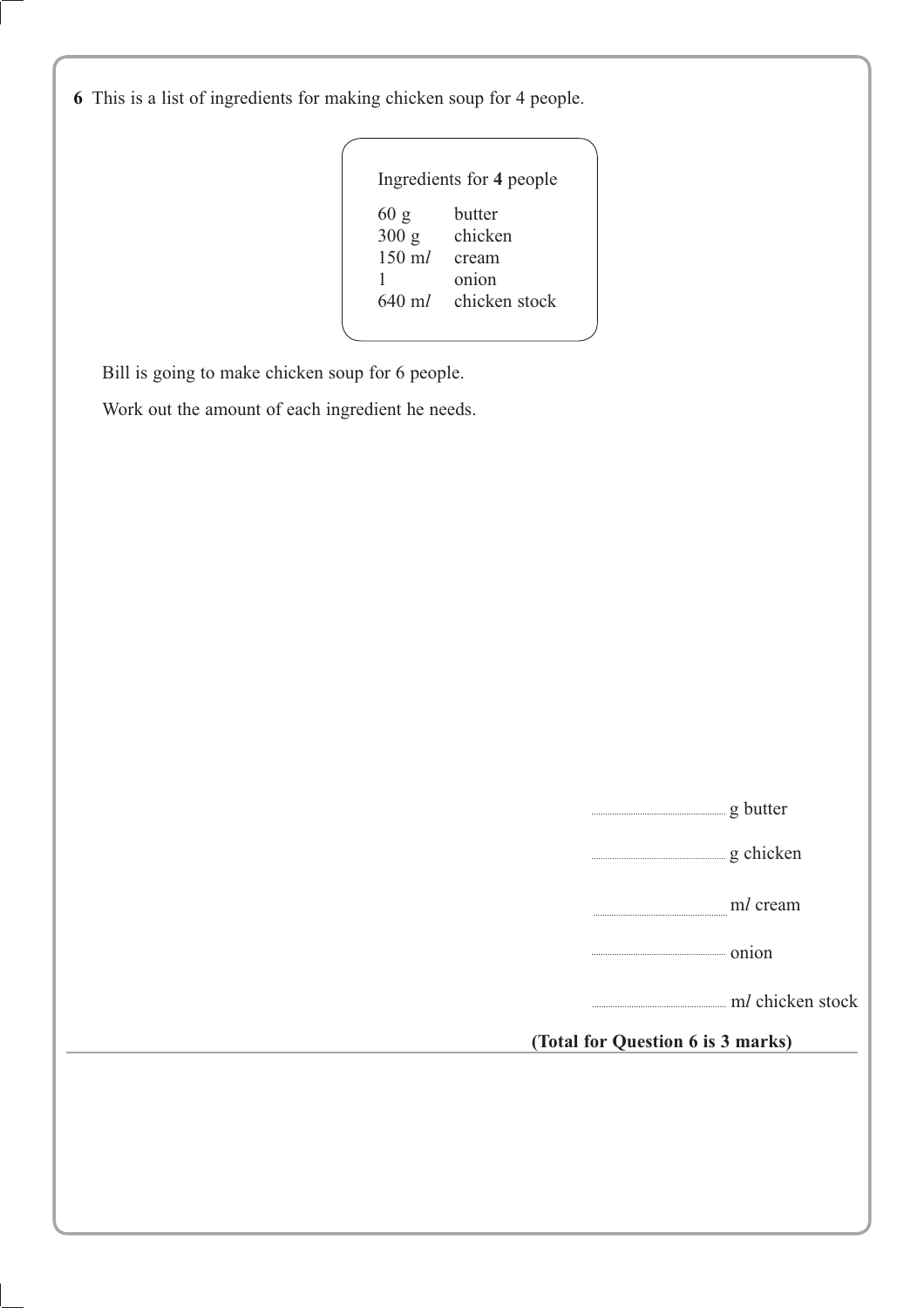**7** A company makes monsters.

The company makes small monsters with a height of 20 cm.



A small monster has a surface area of 300 cm<sup>2</sup>.

The company also makes large monsters with a height of 120 cm.

A small monster and a large monster are mathematically similar.

Work out the surface area of a large monster.

 $cm<sup>2</sup>$ 

**(Total for Question 7 is 3 marks)**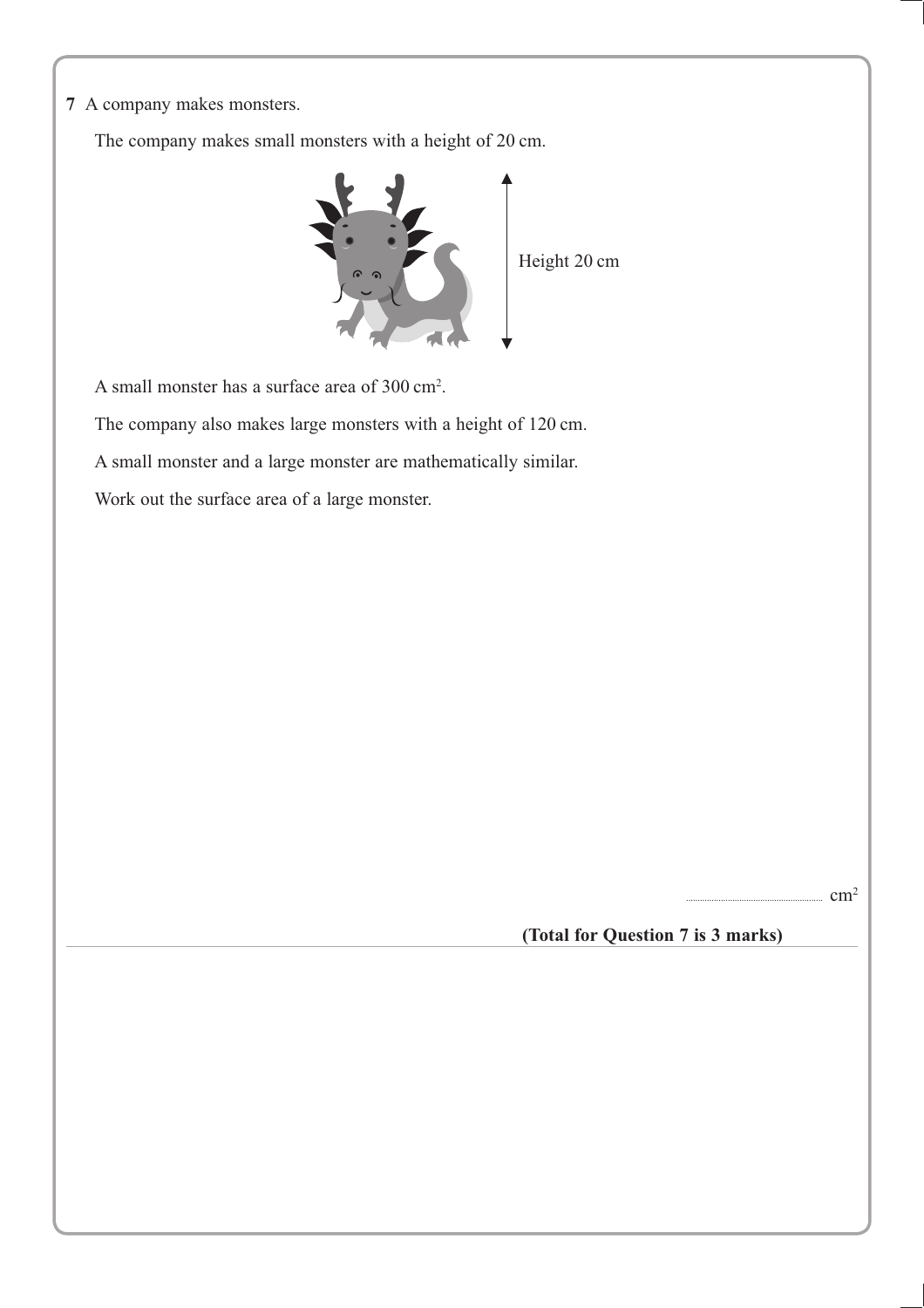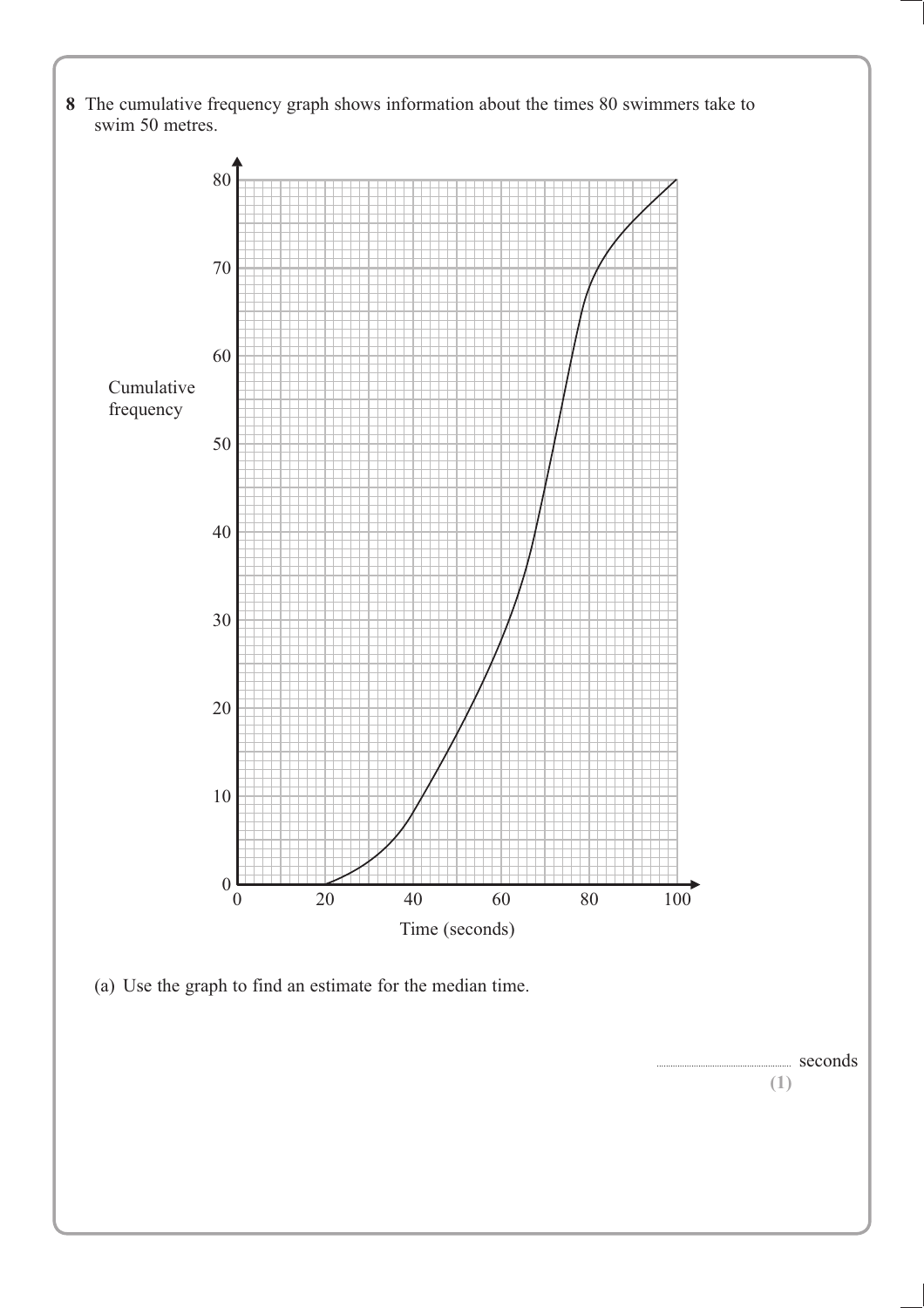A swimmer has to swim 50 metres in 60 seconds or less to qualify for the swimming team.

The team captain says,

"More than 25% of swimmers have qualified for the swimming team."

\*(b) Is the team captain right?

You must show how you got your answer.

For these 80 swimmers

the least time taken was 28 seconds and the greatest time taken was 96 seconds.

(c) Use the cumulative frequency graph and the information above to draw a box plot for the times taken by the swimmers.

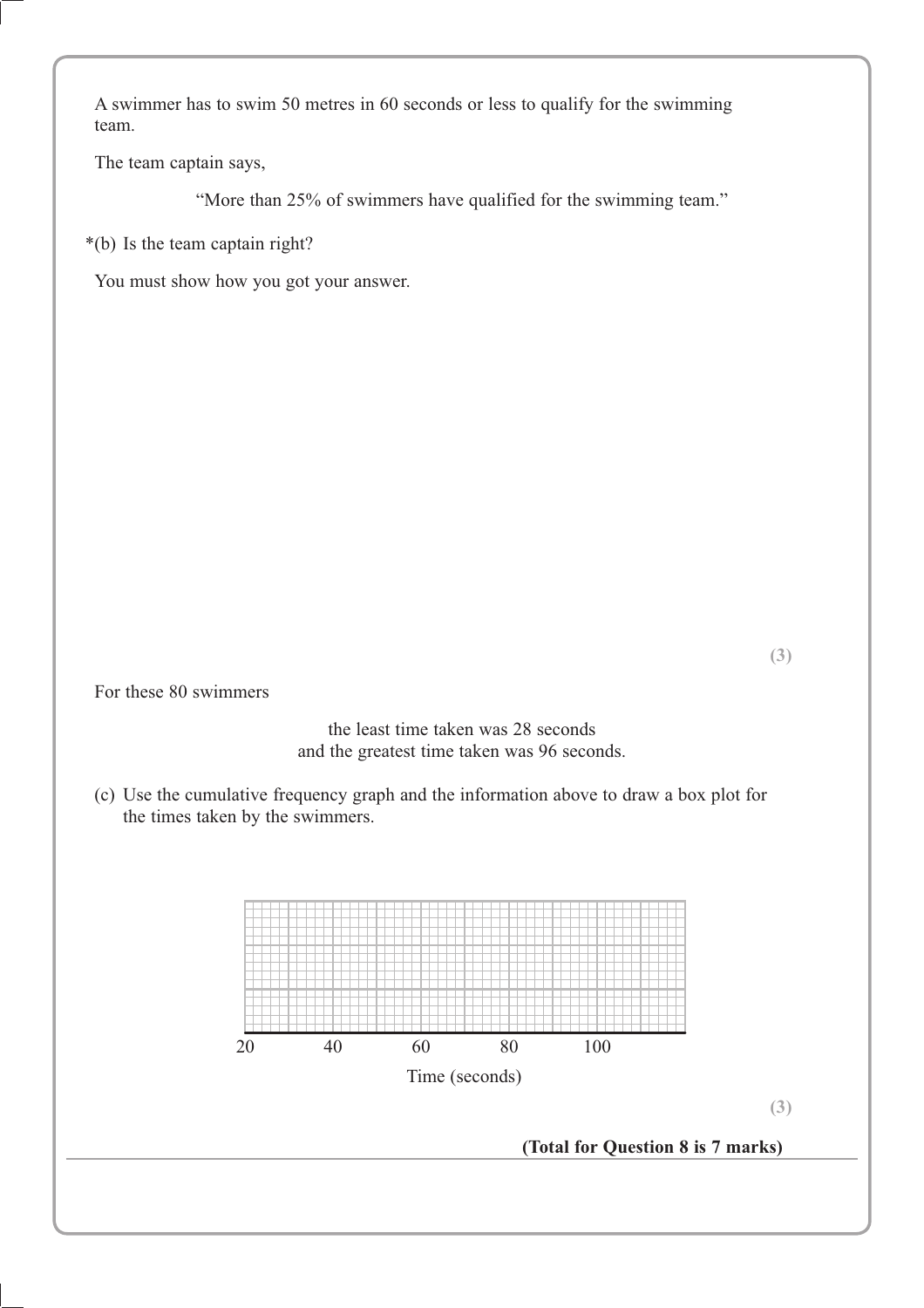**9** In a supermarket, the probability that John buys fruit is 0.7 In the same supermarket, the probability that John independently buys vegetables is 0.4 Work out the probability that John buys fruit or buys vegetables or buys both.

**(Total for Question 9 is 3 marks)**

...............................................................................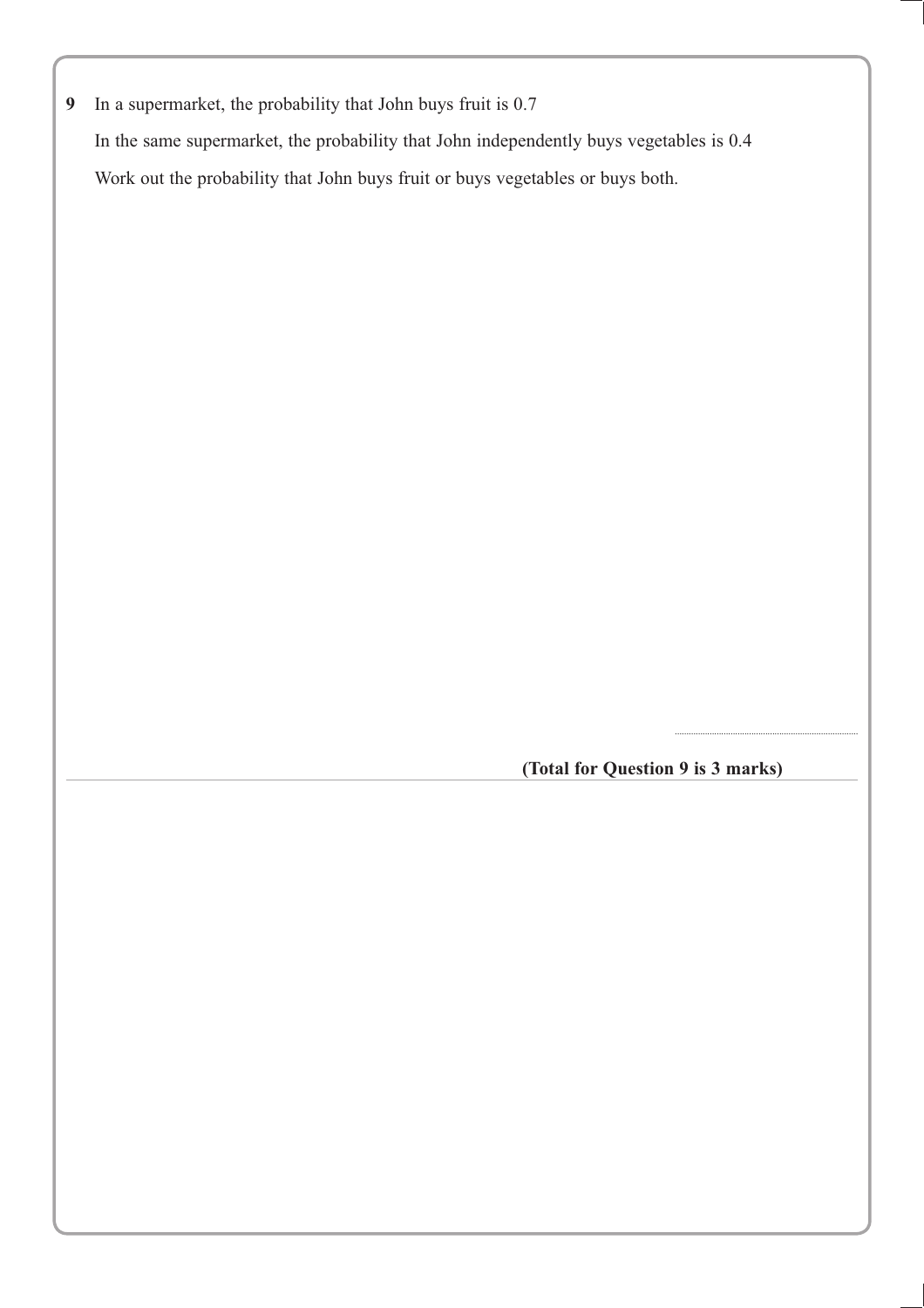When  $x = 3$ ,  $y = 36$ 

Find the value of *y* when  $x = 5$ 

**(Total for Question 10 is 4 marks)**

...............................................................................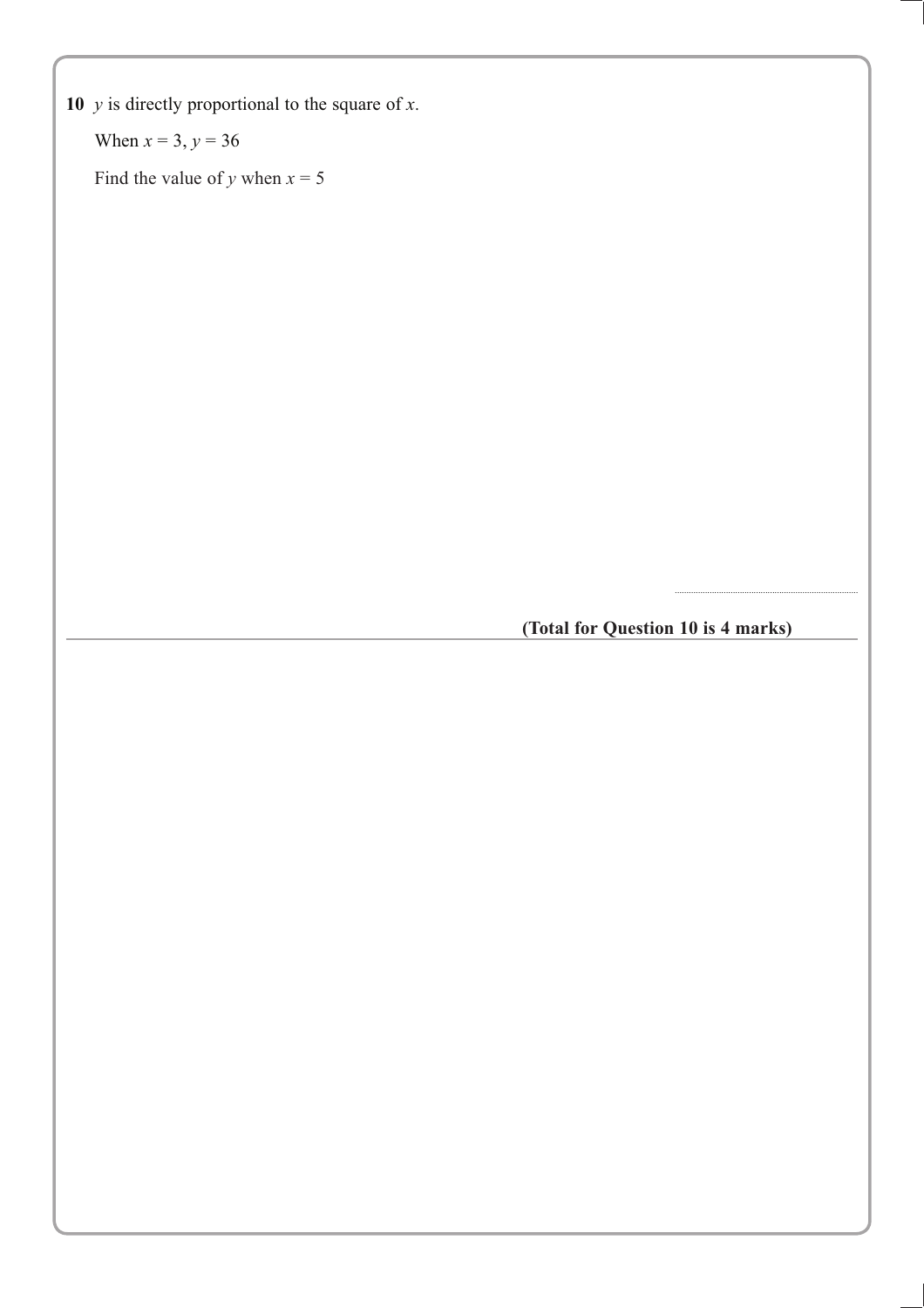

Diagram **NOT** accurately drawn

*A*, *B*, *C* and *D* are points on the circumference of a circle, centre *O*.

Angle  $AOC = y$ .

Find the size of angle *ABC* in terms of *y.* Give a reason for each stage of your working.

**(Total for Question 11 is 4 marks)**

**11**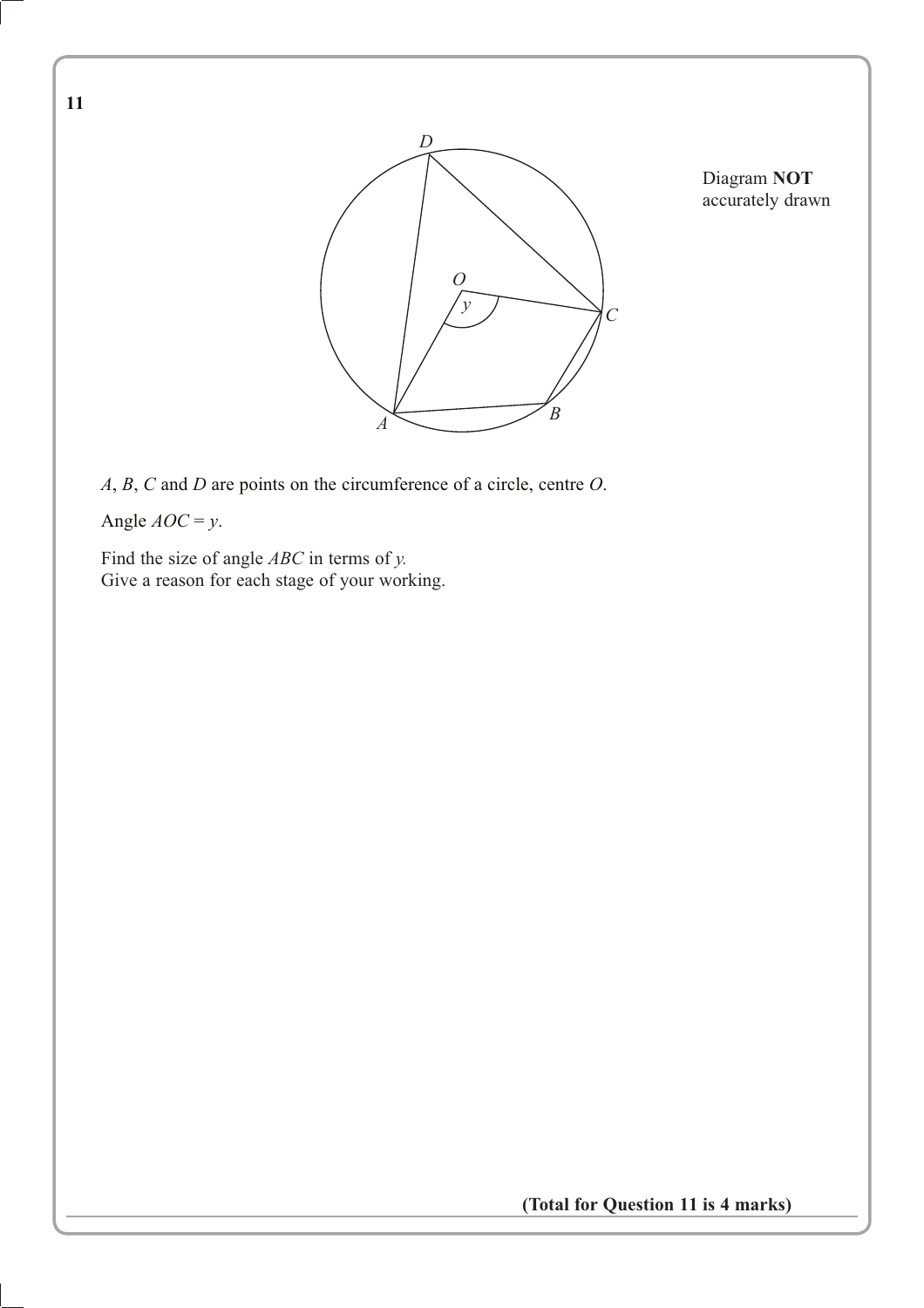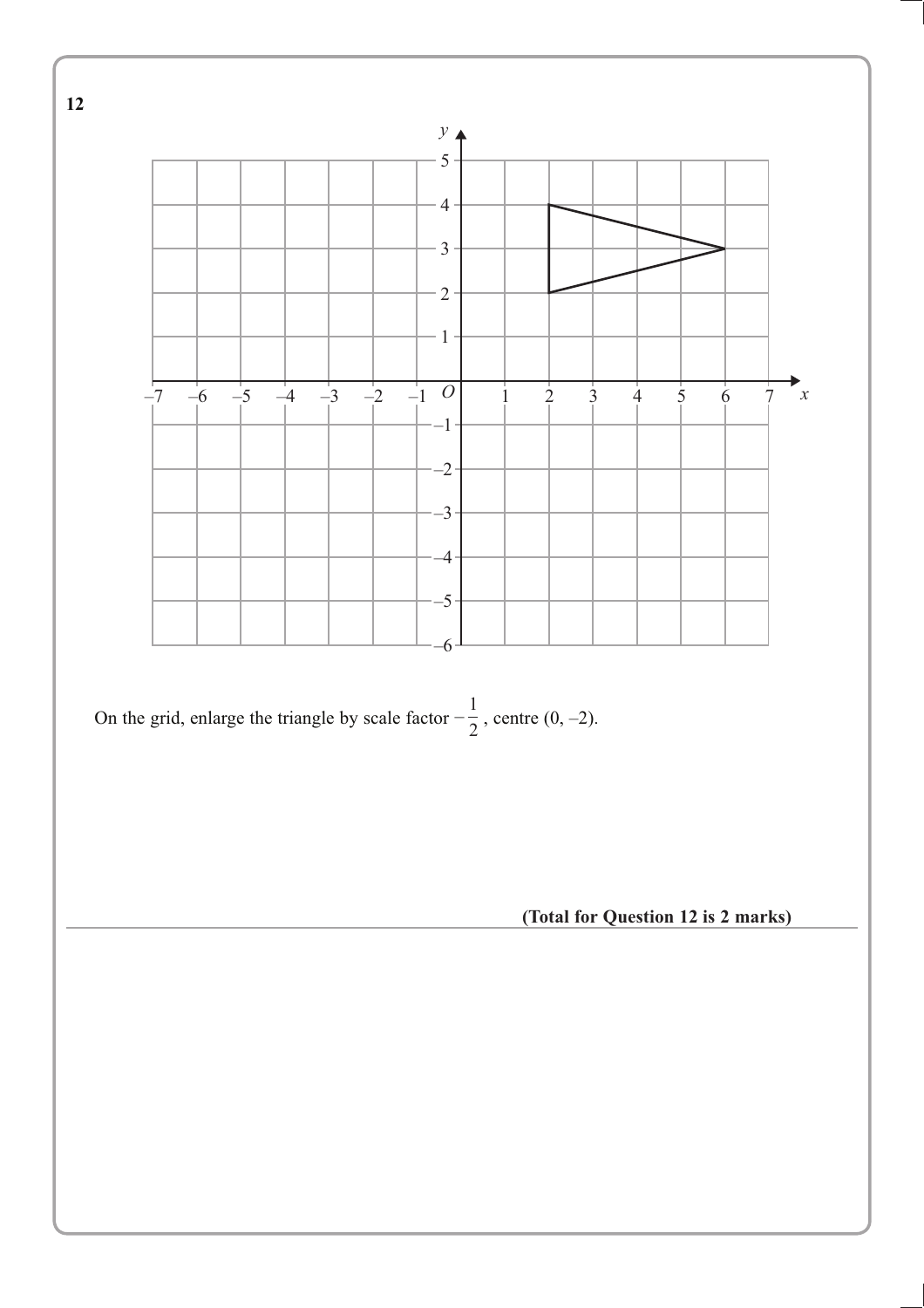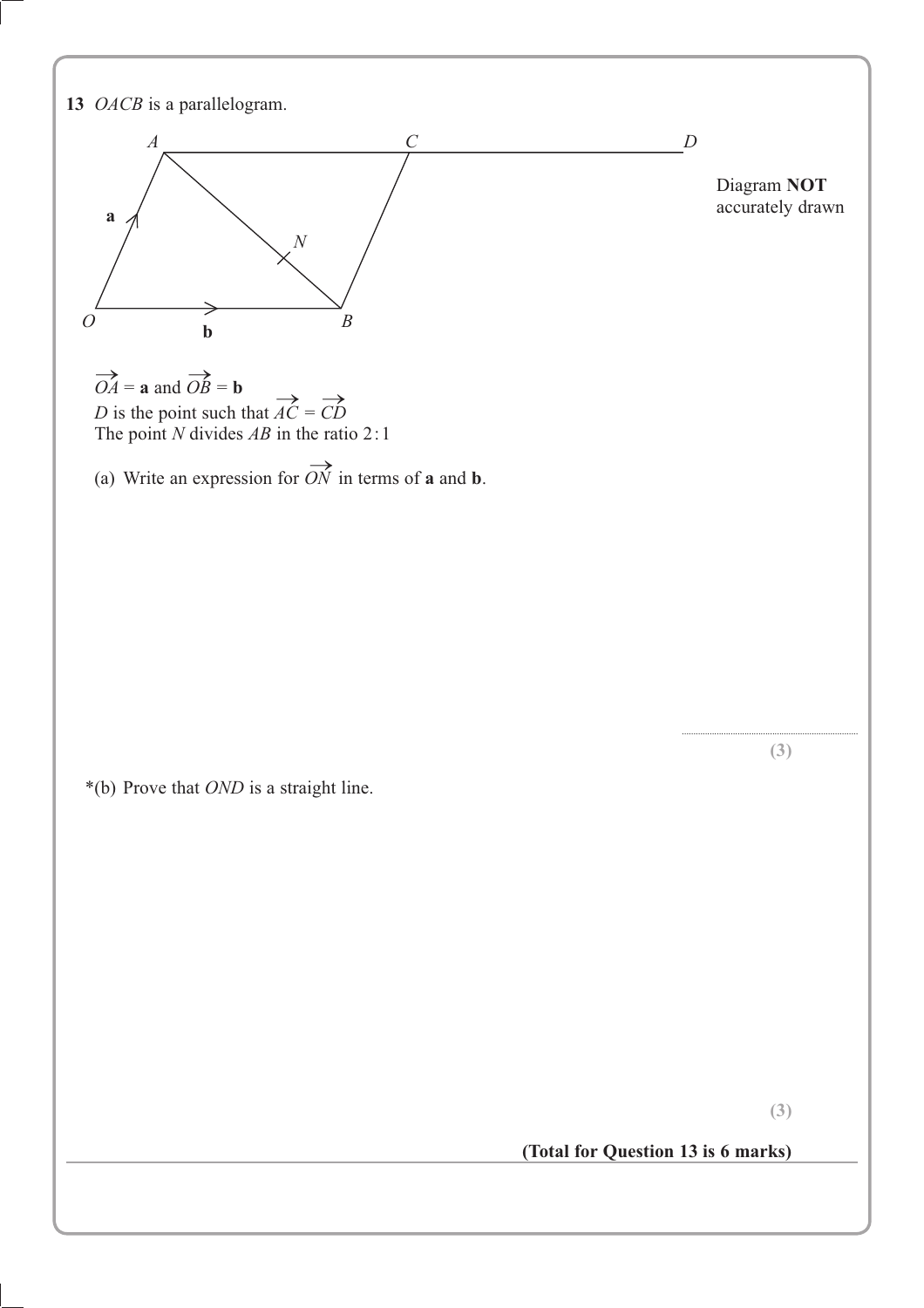| 14 Use the quadratic formula to solve the equation $4x^2 - 6x + 1 = 0$ |
|------------------------------------------------------------------------|
|------------------------------------------------------------------------|

Give your answer in the form  $\frac{p \pm \sqrt{q}}{r}$  where p, q and r are integers.

**(Total for Question 14 is 3 marks)**

.................................................................................................................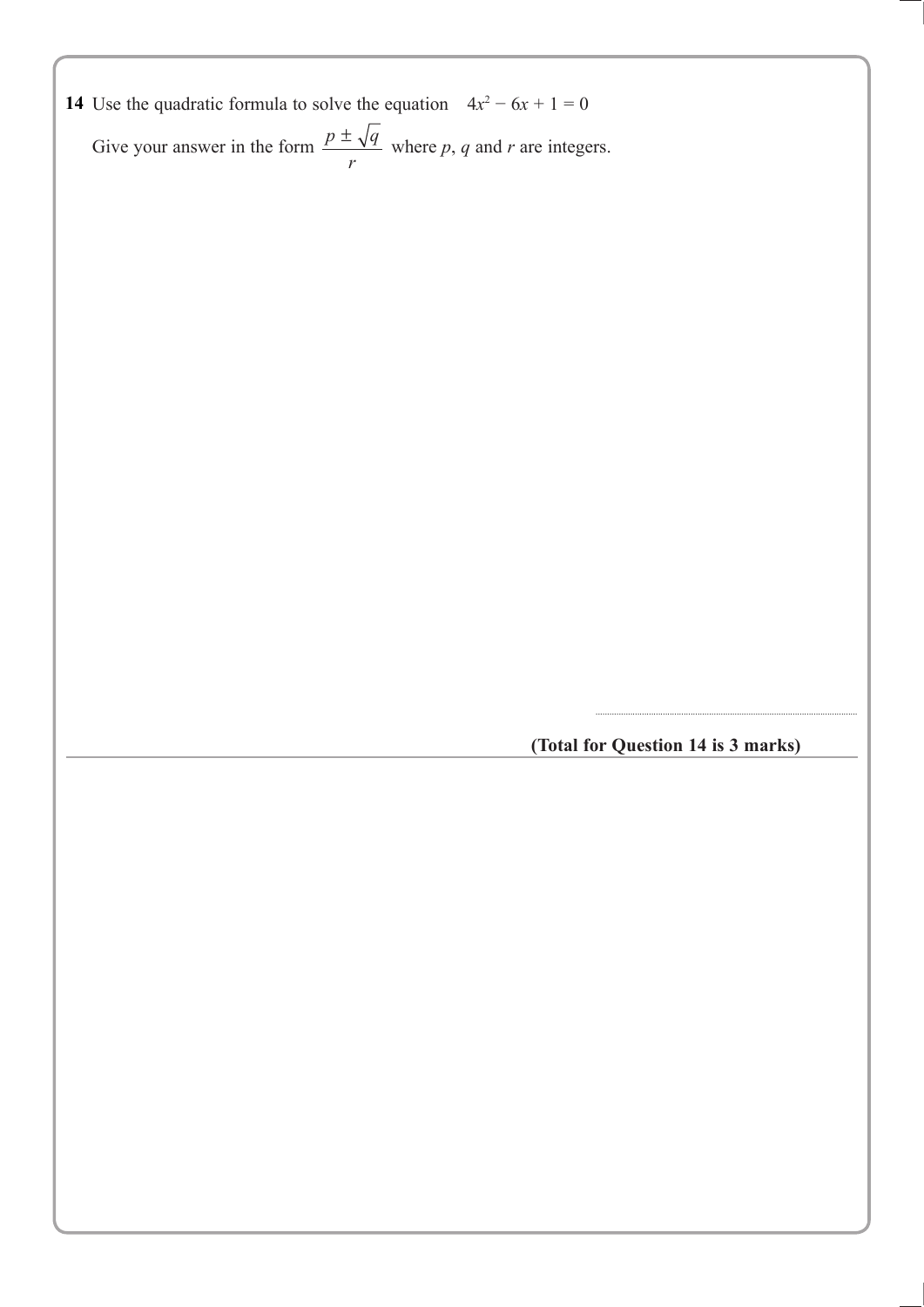| 15 (a) Solve $x^2 - x - 2 = 0$ |                                    |     |
|--------------------------------|------------------------------------|-----|
|                                |                                    |     |
|                                |                                    |     |
|                                |                                    |     |
|                                |                                    |     |
|                                |                                    |     |
| (b) Solve $3p^2 + p - 10 > 0$  |                                    | (2) |
|                                |                                    |     |
|                                |                                    |     |
|                                |                                    |     |
|                                |                                    |     |
|                                |                                    |     |
|                                |                                    |     |
|                                |                                    |     |
|                                |                                    |     |
|                                |                                    |     |
|                                | (Total for Question 15 is 5 marks) | (3) |
|                                |                                    |     |
|                                |                                    |     |
|                                |                                    |     |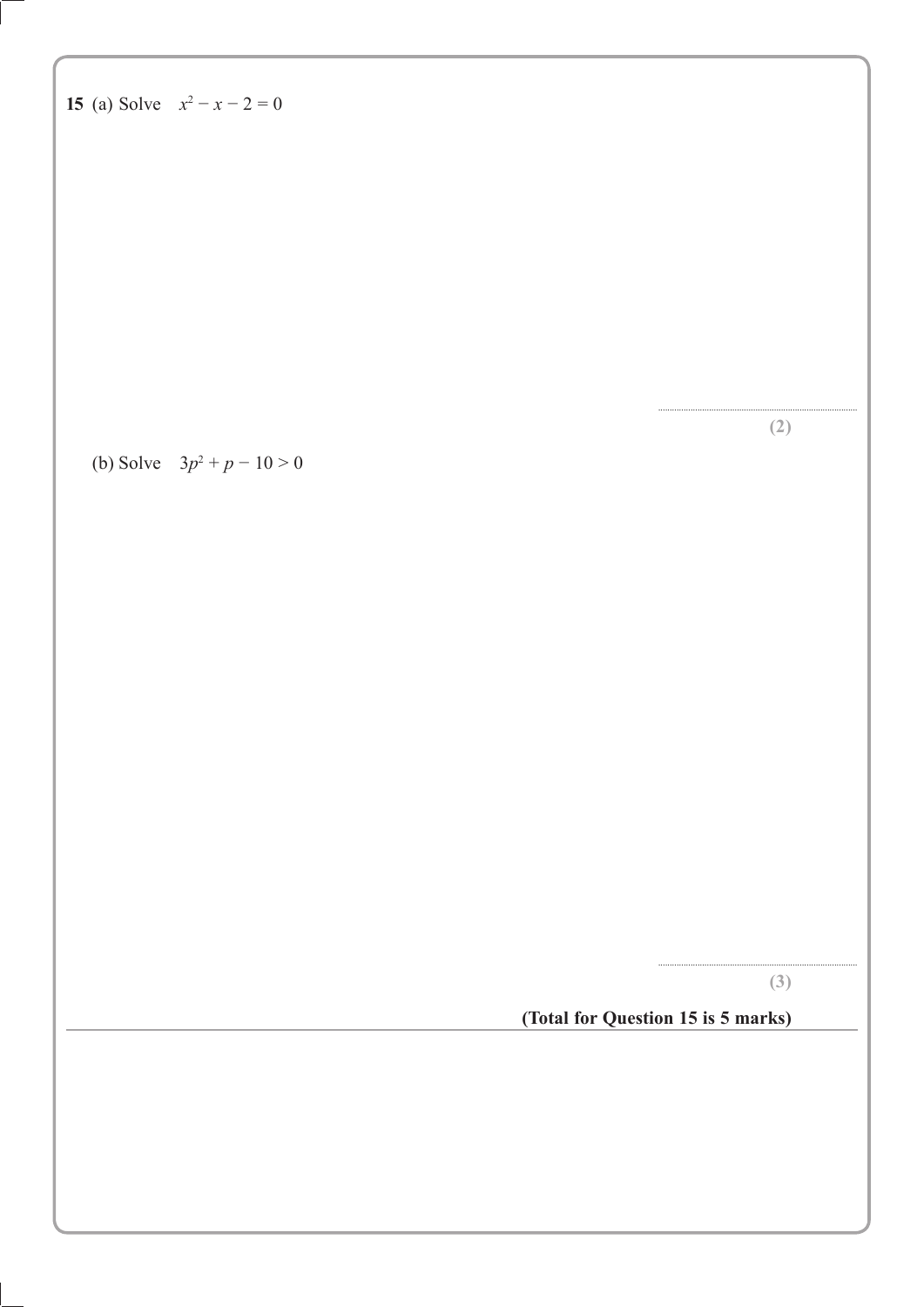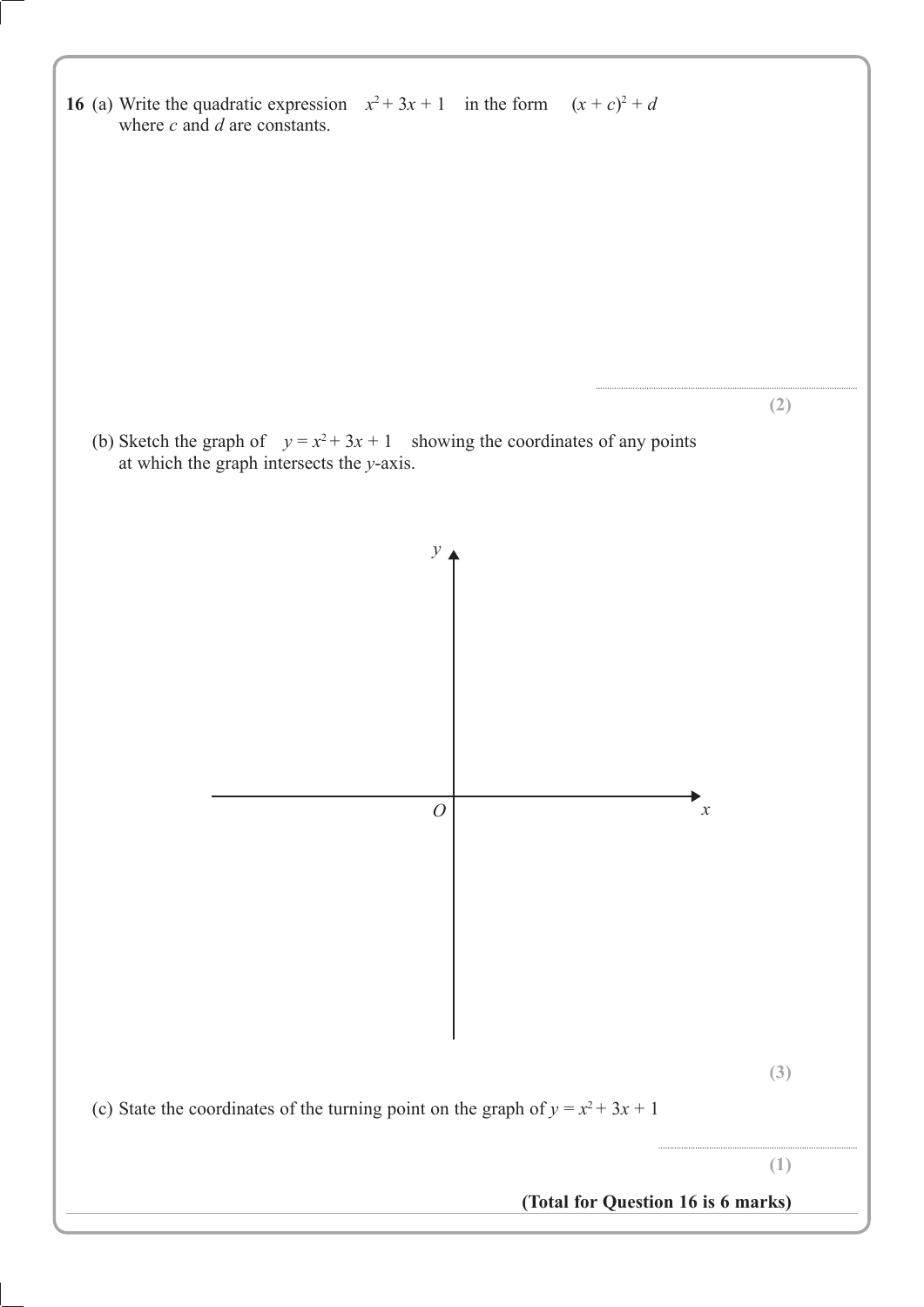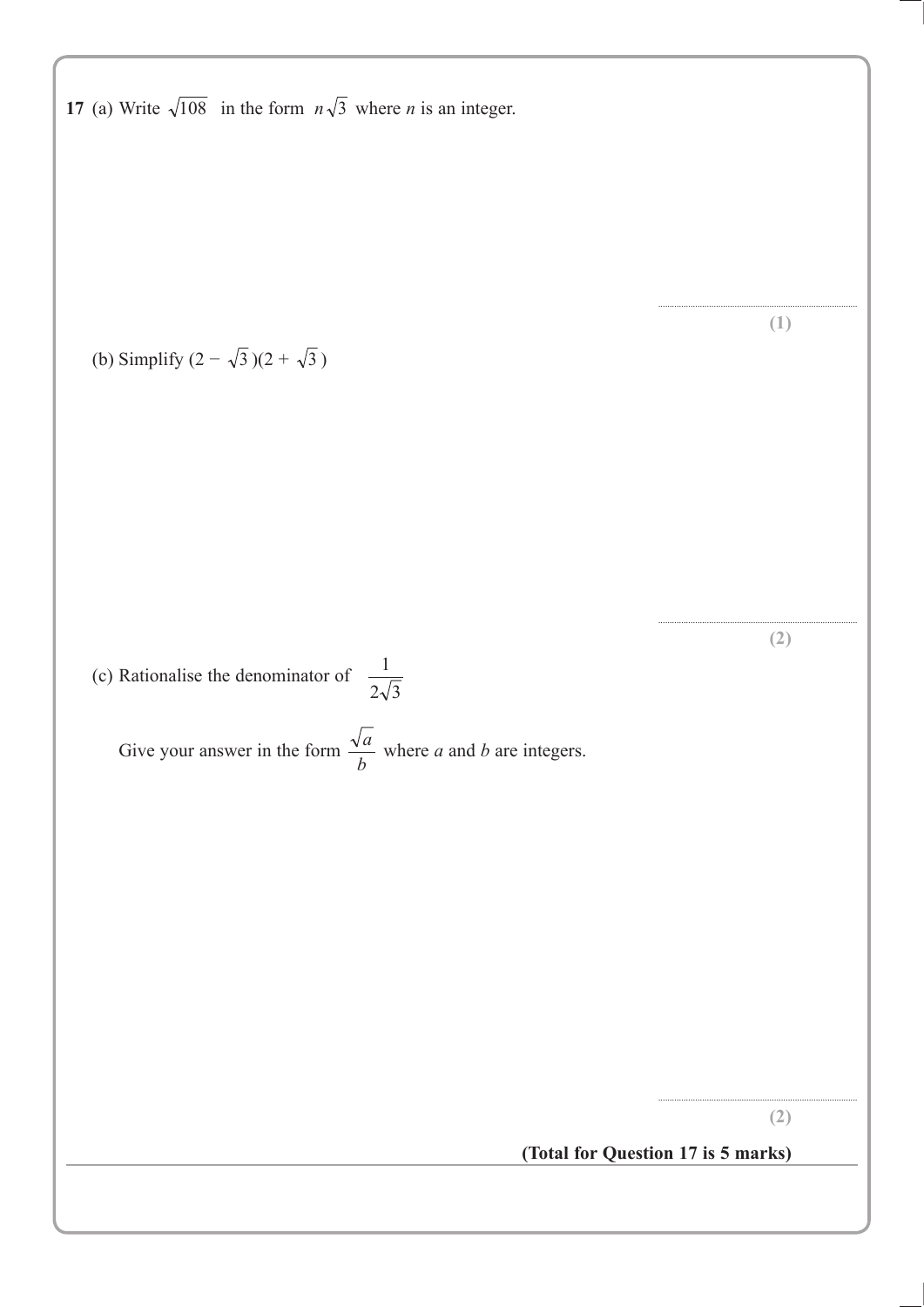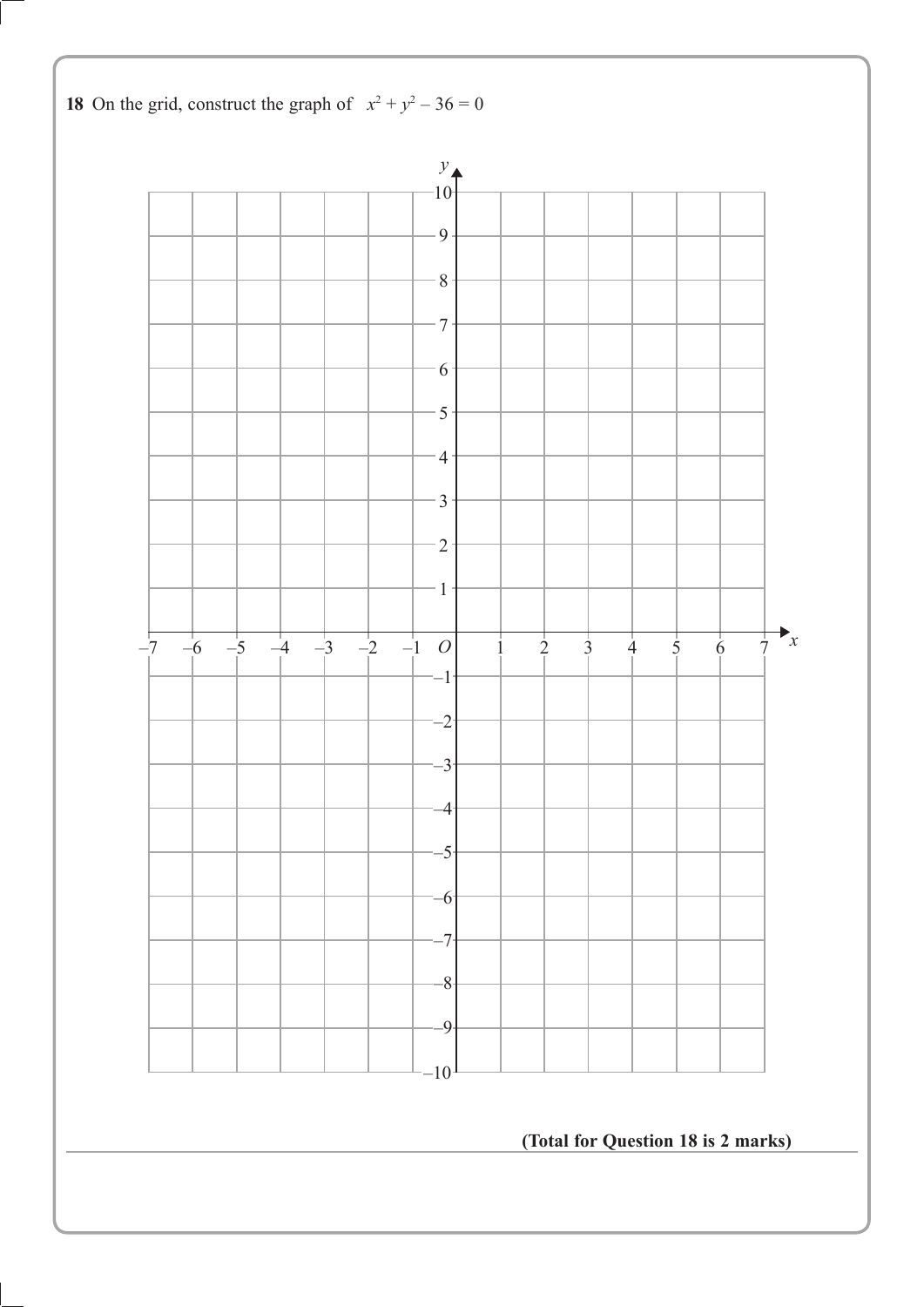